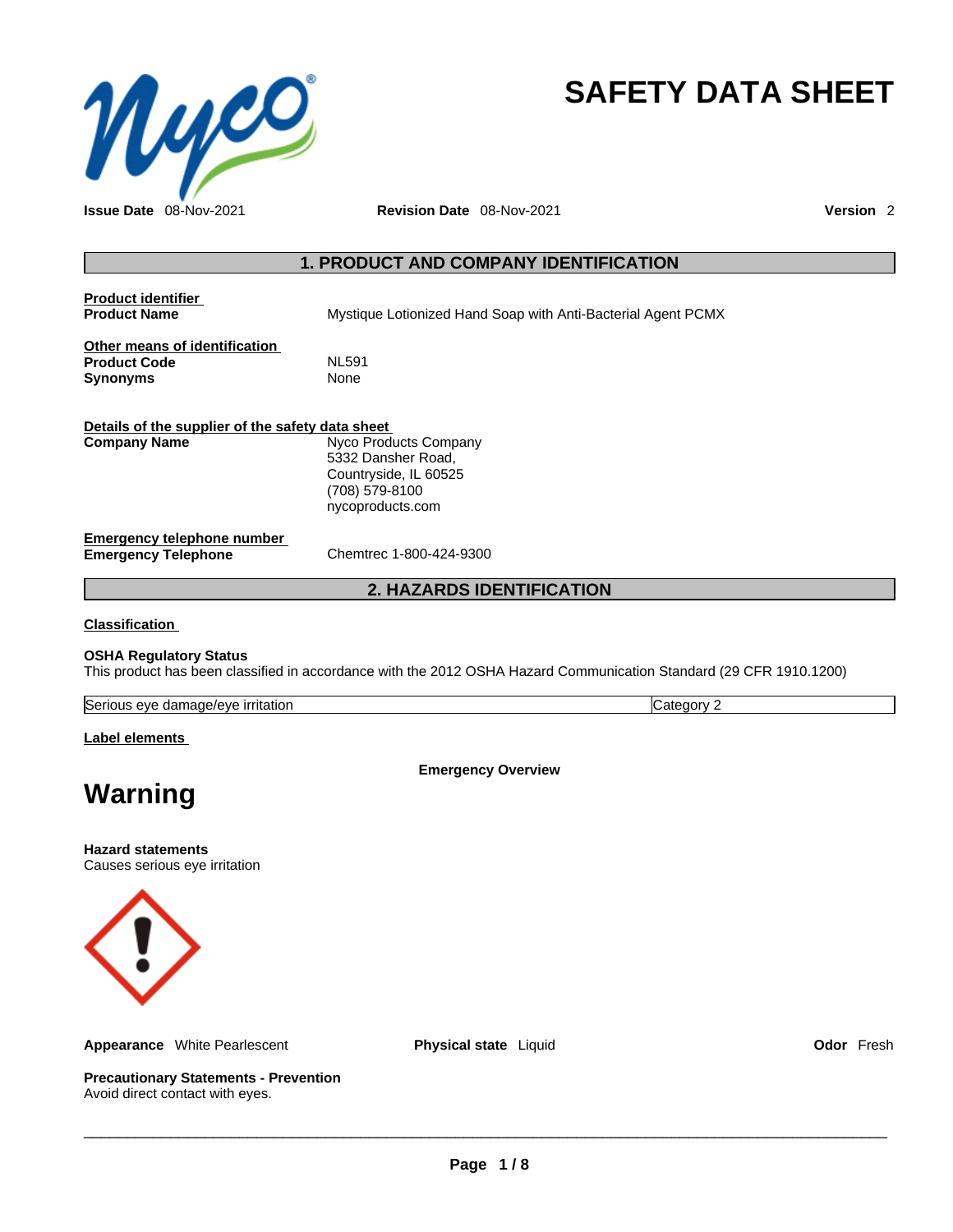#### **Precautionary Statements - Response**

Specific Treatment (See Section 4 on the SDS) IF IN EYES: Rinse cautiously with water for several minutes. Remove contact lenses, if present and easy to do. Continue rinsing If eye irritation persists: Get medical advice/attention IF INHALED: Remove victim to fresh air and keep at rest in a position comfortable for breathing Call a POISON CENTER or doctor/physician if you feel unwell IF SWALLOWED: Rinse mouth. DO NOT induce vomiting Drink plenty of water Immediately call a POISON CENTER or doctor/physician

#### **Precautionary Statements - Disposal**

Disposal should be in accordance with applicable regional, national and local laws and regulations

#### **Hazards not otherwise classified (HNOC)**

**Other Information** 

• Toxic to aquatic life with long lasting effects

• Toxic to aquatic life

Unknown Acute Toxicity 0.75000275% of the mixture consists of ingredient(s) of unknown toxicity

## **3. COMPOSITION/INFORMATION ON INGREDIENTS**

| <b>Chemical Name</b>           | CAS No.    | Weight-% | <b>Trade Secret</b> |
|--------------------------------|------------|----------|---------------------|
| Cocamidopropyl Hydroxysultaine | 68139-30-0 | ıю       |                     |
| Sodium Alpha Olefin Sulfonate  | 68439-57-6 | -5       |                     |
| Sodium Laureth Sulfate         | 68585-34-2 | -9       |                     |
| 4-Chloro-3,5-dimethylphenol    | 88-04-0    |          |                     |

\*The exact percentage (concentration) of composition has been withheld as a trade secret.

## **4. FIRST AID MEASURES First aid measures Skin Contact** Wash off immediately with plenty of water. If skin irritation persists, call a physician. **Eye contact Rinse thoroughly with plenty of water for at least 15 minutes, lifting lower and upper eyelids.** Consult a physician. **Inhalation** Remove to fresh air. **Ingestion** Clean mouth with water and drink afterwards plenty of water. **Most important symptoms and effects, both acute and delayed Symptoms Any additional important symptoms and effects are described in Section 11: Toxicology** Information. **Indication of any immediate medical attention and special treatment needed Note to physicians** Treat symptomatically. **5. FIRE-FIGHTING MEASURES**

#### **Suitable extinguishing media**

Use extinguishing measures that are appropriate to local circumstances and the surrounding environment.

**Unsuitable extinguishing media** Caution: Use of water spray when fighting fire may be inefficient.

#### **Specific hazards arising from the chemical**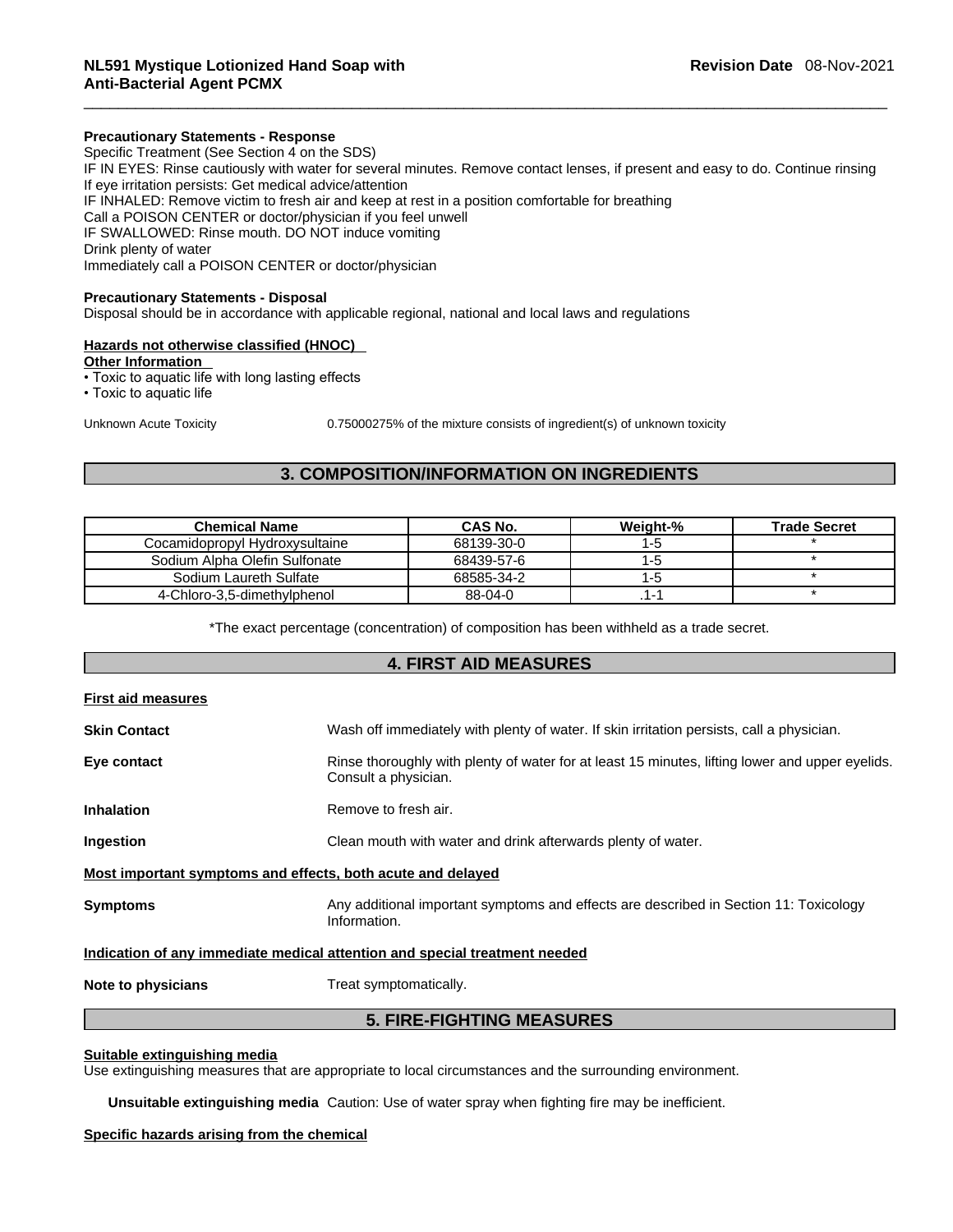No Information available.

Н

**Explosion data Sensitivity to Mechanical Impact** None. **Sensitivity to Static Discharge** None.

#### **Protective equipment and precautions for firefighters**

As in any fire, wear self-contained breathing apparatus pressure-demand, MSHA/NIOSH (approved or equivalent) and full protective gear.

|                                                              | <b>6. ACCIDENTAL RELEASE MEASURES</b>                                                                                                                                                                                                                 |
|--------------------------------------------------------------|-------------------------------------------------------------------------------------------------------------------------------------------------------------------------------------------------------------------------------------------------------|
|                                                              | Personal precautions, protective equipment and emergency procedures                                                                                                                                                                                   |
| <b>Personal precautions</b>                                  | Ensure adequate ventilation, especially in confined areas.                                                                                                                                                                                            |
| <b>Environmental precautions</b>                             |                                                                                                                                                                                                                                                       |
| <b>Environmental precautions</b>                             | Do not allow into any storm sewer drains, lakes, streams, ponds, estuaries, oceans or other<br>surface water bodies. Should not be released into the environment. Dispose of according to<br>all local city, state and federal rules and regulations. |
| Methods and material for containment and cleaning up         |                                                                                                                                                                                                                                                       |
| <b>Methods for containment</b>                               | Prevent further leakage or spillage if safe to do so.                                                                                                                                                                                                 |
| Methods for cleaning up                                      | Pick up and transfer to properly labeled containers.                                                                                                                                                                                                  |
|                                                              | 7. HANDLING AND STORAGE                                                                                                                                                                                                                               |
| <b>Precautions for safe handling</b>                         |                                                                                                                                                                                                                                                       |
| Advice on safe handling                                      | Handle in accordance with good industrial hygiene and safety practice.                                                                                                                                                                                |
| Conditions for safe storage, including any incompatibilities |                                                                                                                                                                                                                                                       |
| <b>Storage Conditions</b>                                    | Keep containers tightly closed in a dry, cool and well-ventilated place.                                                                                                                                                                              |
| Incompatible materials                                       | None known based on information supplied.                                                                                                                                                                                                             |
|                                                              |                                                                                                                                                                                                                                                       |

## **8. EXPOSURE CONTROLS/PERSONAL PROTECTION**

## **Control parameters**

#### **Exposure Guidelines** .

| <b>Chemical Name</b>            | <b>ACGIH TLV</b>                    | <b>OSHA PEL</b> | <b>NIOSH IDLH</b> |
|---------------------------------|-------------------------------------|-----------------|-------------------|
| <b>Ethylene Glycol Stearate</b> | TWA: $10 \text{ mg/m}^3$ inhalable  |                 |                   |
| 111-60-4                        | particulate matter except stearates |                 |                   |
|                                 | of toxic metals                     |                 |                   |
|                                 | TWA: $3 \text{ mg/m}^3$ respirable  |                 |                   |
|                                 | particulate matter except stearates |                 |                   |
|                                 | of toxic metals                     |                 |                   |

*NIOSH IDLH Immediately Dangerous to Life or Health* 

**Other Information** Vacated limits revoked by the Court of Appeals decision in AFL-CIO v.OSHA, 965 F.2d 962 (11th Cir., 1992).

#### **Appropriate engineering controls**

**Engineering Controls** Showers, Eyewash stations & Ventilation systems.

**Individual protection measures, such as personal protective equipment**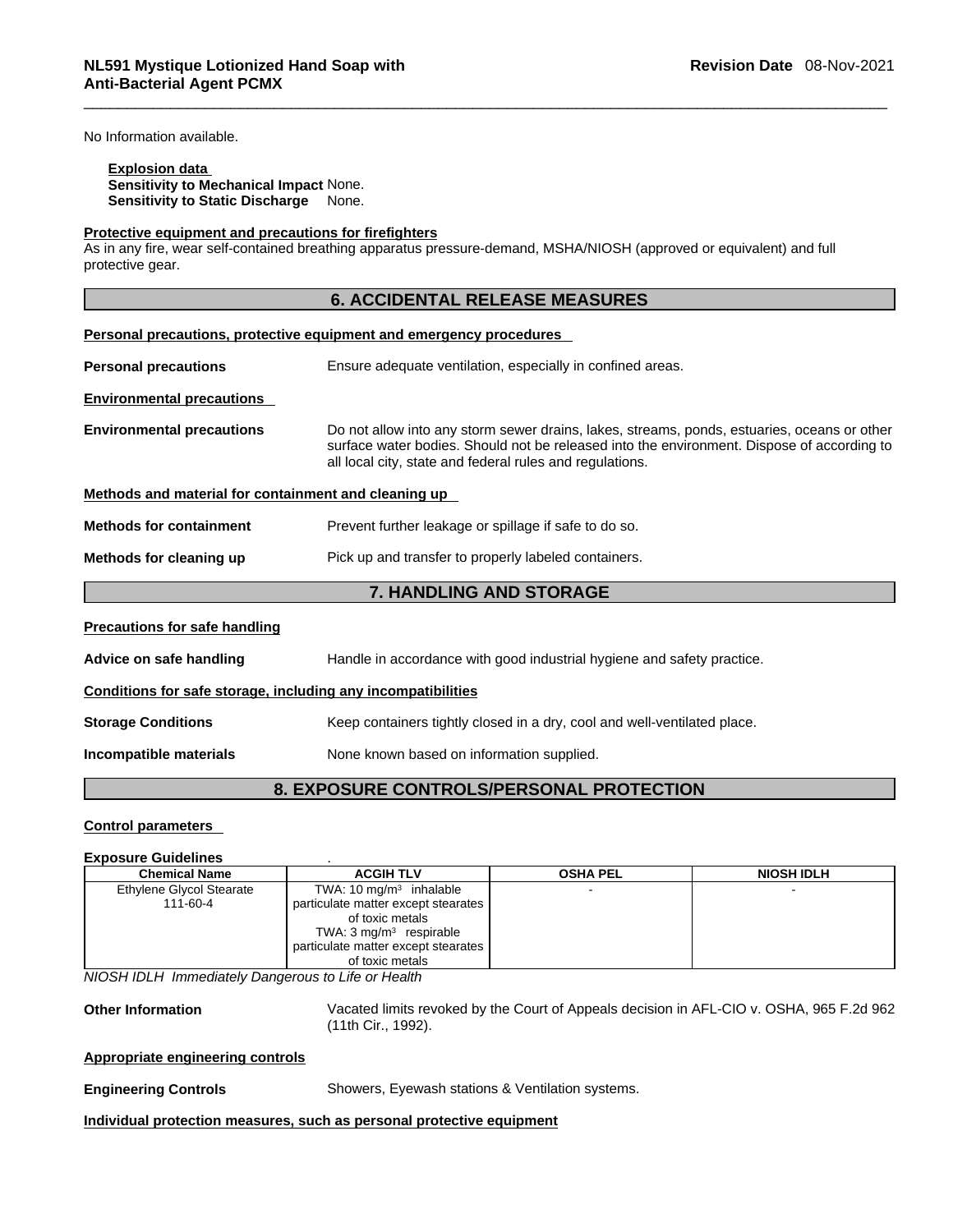| Eye/face protection           | No special technical protective measures are necessary.                |
|-------------------------------|------------------------------------------------------------------------|
| Skin and body protection      | No special technical protective measures are necessary.                |
| <b>Respiratory protection</b> | No protective equipment is needed under normal use conditions.         |
| General Hygiene               | Handle in accordance with good industrial hygiene and safety practice. |

## **9. PHYSICAL AND CHEMICAL PROPERTIES**

### **Information on basic physical and chemical properties**

| <b>Physical state</b> | Liquid                   |
|-----------------------|--------------------------|
| Appearance            | <b>White Pearlescent</b> |
| Color                 | White                    |
| Odor                  | Fresh                    |
| <b>Odor threshold</b> | No Information ava       |

**White Pearlescent**<br>White **Odor threshold** No Information available

| <b>Property</b>                   | <b>Values</b>            | Remarks • Method |  |
|-----------------------------------|--------------------------|------------------|--|
| рH                                | $7.0 - 8.0$              |                  |  |
| <b>Specific Gravity</b>           | 1.03                     |                  |  |
| <b>Viscosity</b>                  | > 1000 cP @ 25°C         |                  |  |
| Melting point/freezing point      | No Information available |                  |  |
| <b>Flash point</b>                | None                     |                  |  |
| Boiling point / boiling range     | 100 °C / 212 °F Degrees  |                  |  |
| <b>Evaporation rate</b>           | No Information available |                  |  |
| Flammability (solid, gas)         | No data available        |                  |  |
| <b>Flammability Limits in Air</b> |                          |                  |  |
| <b>Upper flammability limit:</b>  | No Information available |                  |  |
| Lower flammability limit:         | No Information available |                  |  |
| Vapor pressure                    | No Information available |                  |  |
| Vapor density                     | No Information available |                  |  |
| <b>Water solubility</b>           | Complete                 |                  |  |
| <b>Partition coefficient</b>      | No Information available |                  |  |
| <b>Autoignition temperature</b>   | No Information available |                  |  |
| <b>Decomposition temperature</b>  | No Information available |                  |  |

#### **Other Information**

| <b>Density Lbs/Gal</b> | 8.58 |
|------------------------|------|
| <b>VOC Content (%)</b> | 0.08 |

## **10. STABILITY AND REACTIVITY**

#### **Reactivity**

No data available

#### **Chemical stability**

Stable under recommended storage conditions.

#### **Possibility of Hazardous Reactions**

None under normal processing.

#### **Conditions to avoid**

Extremes of temperature and direct sunlight.

#### **Incompatible materials**

None known based on information supplied.

#### **Hazardous Decomposition Products**

None known based on information supplied.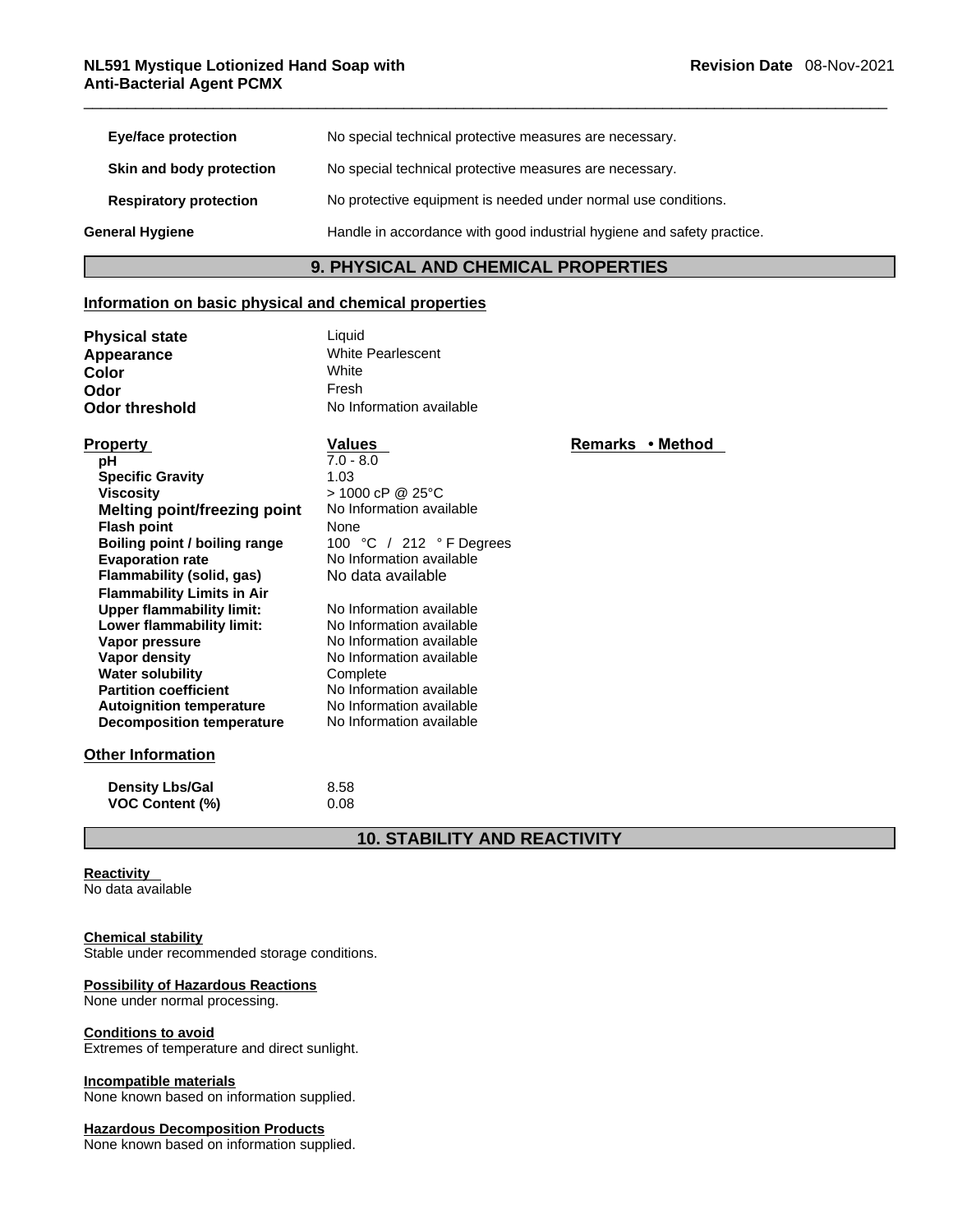## **11. TOXICOLOGICAL INFORMATION**

#### **Information on likely routes of exposure**

| <b>Product Information</b> |                                                                           |
|----------------------------|---------------------------------------------------------------------------|
| <b>Inhalation</b>          | Not an expected route of exposure.                                        |
| Eye contact                | Avoid contact with eyes. Direct contact may cause serious eye irritation. |
| <b>Skin Contact</b>        | No known hazard in contact with skin.                                     |
| Ingestion                  | Do not taste or swallow. May cause gastro intestinal irritation.          |

| <b>Chemical Name</b>                         | Oral LD50            | <b>Dermal LD50</b>   | <b>Inhalation LC50</b> |
|----------------------------------------------|----------------------|----------------------|------------------------|
| Cocamidopropyl Hydroxysultaine<br>68139-30-0 | $= 5600$ mg/kg (Rat) |                      |                        |
| Sodium Alpha Olefin Sulfonate<br>68439-57-6  | $= 2220$ mg/kg (Rat) | > 740 mg/kg (Rabbit) |                        |
| 4-Chloro-3,5-dimethylphenol<br>88-04-0       | $=$ 3830 mg/kg (Rat) | $>$ 2 g/kg (Rat)     |                        |

#### **Information on toxicological effects**

**Symptoms** No Information available. **Delayed and immediate effects as well as chronic effects from short and long-term exposure Sensitization** No Information available. **Germ cell mutagenicity** No Information available. **Carcinogenicity** No Information available. *IARC (International Agency for Research on Cancer) Group 2B - Possibly Carcinogenic to Humans OSHA (Occupational Safety and Health Administration of the US Department of Labor) X - Present*  **Reproductive toxicity** No Information available.<br>**STOT - single exposure** No Information available. **STOT** - single exposure **STOT** - **repeated exposure** No Information available.<br> **Chronic toxicity** Ethanol has been shown Ethanol has been shown to be a reproductive toxin only when consumed as an alcoholic beverage. Ethanol has been shown to be carcinogenic in long-term studies only when consumed as alcoholic beverage. **Aspiration hazard** No Information available. **Numerical measures of toxicity - Product Information Unknown Acute Toxicity** 0.75000275% of the mixtureconsists of ingredient(s) of unknown toxicity **The following values are calculated based on chapter 3.1 of the GHS document** .**ATEmix (oral)** 35,673.40 **ATEmix (dermal)**28,460.10

## **12. ECOLOGICAL INFORMATION**

#### **Ecotoxicity**

0.75% of the mixture consists of components(s) of unknown hazards to the aquatic environment

| <b>Chemical Name</b>          | Algae/aquatic plants | Fish                               | Crustacea                           |
|-------------------------------|----------------------|------------------------------------|-------------------------------------|
| Sodium Alpha Olefin Sulfonate |                      | 1.0 - 10.0: 96 h Brachydanio rerio |                                     |
| 68439-57-6                    |                      | mg/L LC50 static                   |                                     |
|                               |                      | 12.2: 96 h Brachydanio rerio mg/L  |                                     |
|                               |                      | LC50 semi-static                   |                                     |
| Sodium Chloride               |                      | 4747 - 7824: 96 h Oncorhynchus     | [340.7 - 469.2: 48 h Daphnia magna] |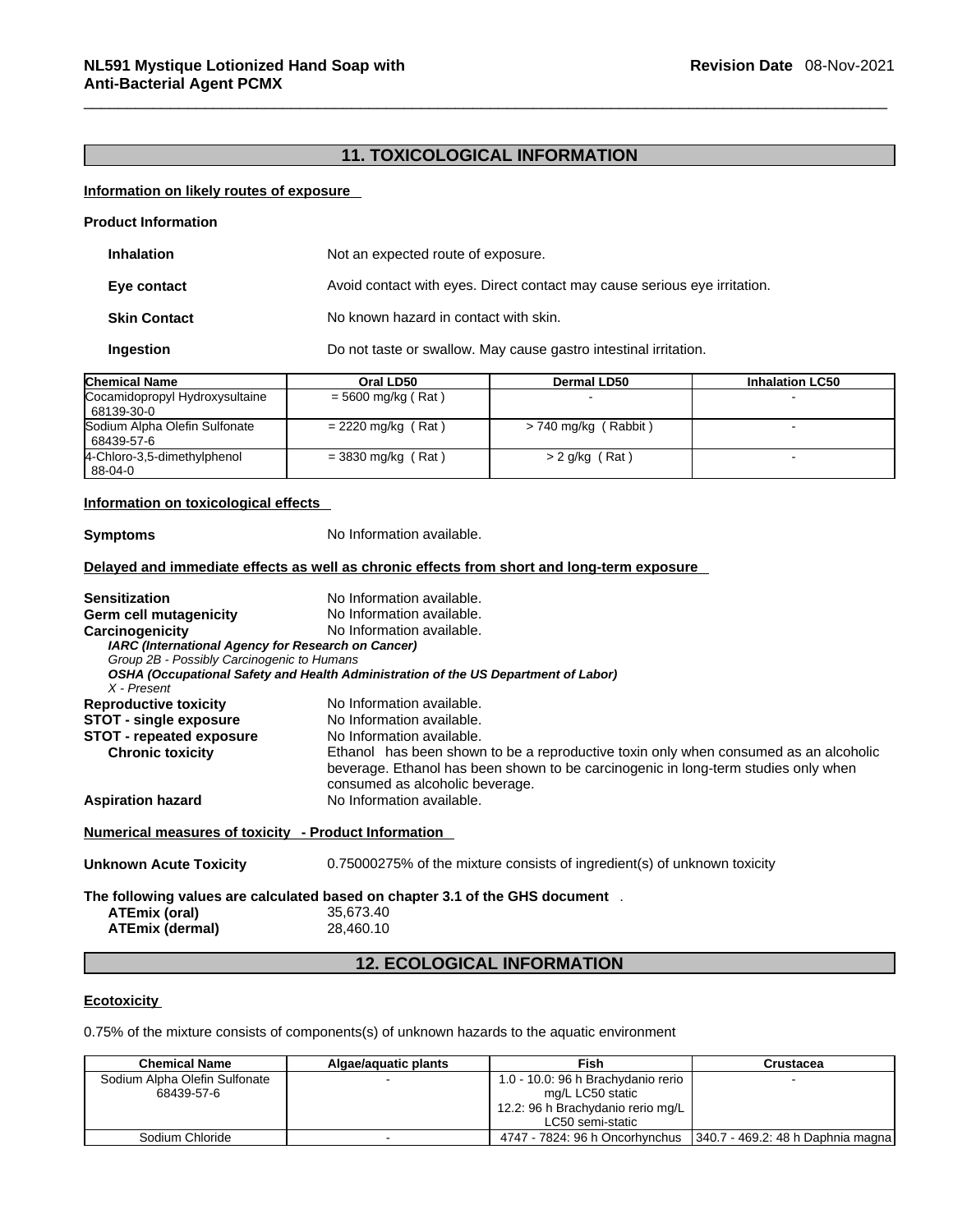| 7647-14-5                   |                              | mykiss mg/L LC50 flow-through       | mg/L EC50 Static                 |
|-----------------------------|------------------------------|-------------------------------------|----------------------------------|
|                             |                              | 5560 - 6080: 96 h Lepomis           | 1000: 48 h Daphnia magna mg/L    |
|                             |                              | macrochirus mg/L LC50               | <b>EC50</b>                      |
|                             |                              | flow-through                        |                                  |
|                             |                              | 6020 - 7070: 96 h Pimephales        |                                  |
|                             |                              | promelas mg/L LC50 static           |                                  |
|                             |                              | 6420 - 6700: 96 h Pimephales        |                                  |
|                             |                              | promelas mg/L LC50 static           |                                  |
|                             |                              | 12946: 96 h Lepomis macrochirus     |                                  |
|                             |                              | mg/L LC50 static                    |                                  |
|                             |                              | 7050: 96 h Pimephales promelas      |                                  |
|                             |                              | mg/L LC50 semi-static               |                                  |
| 4-Chloro-3,5-dimethylphenol |                              | 0.13 - 1.0: 96 h Oncorhynchus       | 6.7 - 9: 48 h Daphnia magna mg/L |
| 88-04-0                     |                              | mykiss mg/L LC50 static             | EC50 Static                      |
|                             |                              | 1.3 - 2.1: 96 h Lepomis macrochirus |                                  |
|                             |                              | mg/L LC50 static                    |                                  |
| Cocamidopropyl Betaine      | 1.0 - 10.0: 72 h Desmodesmus | 1.0 - 10.0: 96 h Brachydanio rerio  | 6.5: 48 h Daphnia magna mg/L     |
| 61789-40-0                  | subspicatus mg/L EC50        | mg/L LC50                           | <b>EC50</b>                      |
|                             |                              | 2: 96 h Brachydanio rerio mg/L      |                                  |
|                             |                              | LC50 semi-static                    |                                  |
| Cocamidopropyl Betaine      | 1.0 - 10.0: 72 h Desmodesmus | 1.0 - 10.0: 96 h Brachydanio rerio  | 6.5: 48 h Daphnia magna mg/L     |
| 61789-40-0                  | subspicatus mg/L EC50        | ma/L LC50                           | EC <sub>50</sub>                 |
|                             |                              | 2: 96 h Brachydanio rerio mg/L      |                                  |
|                             |                              | LC50 semi-static                    |                                  |
| Sodium Sulfate              |                              | 13500 - 14500: 96 h Pimephales      | 2564: 48 h Daphnia magna mg/L    |
| 7757-82-6                   |                              | promelas mg/L LC50                  | EC <sub>50</sub>                 |
|                             |                              | 3040 - 4380: 96 h Lepomis           |                                  |
|                             |                              | macrochirus mg/L LC50 static        |                                  |
|                             |                              | 13500: 96 h Lepomis macrochirus     |                                  |
|                             |                              | mg/L LC50                           |                                  |
|                             |                              | 6800: 96 h Pimephales promelas      |                                  |
|                             |                              | mg/L LC50 static                    |                                  |

## **Persistence and degradability**

No Information available.

#### **Bioaccumulation**

No Information available.

**Other adverse effects** No Information available

## **13. DISPOSAL CONSIDERATIONS**

| Waste treatment methods       |                                                                                                        |
|-------------------------------|--------------------------------------------------------------------------------------------------------|
| Disposal of wastes            | Disposal should be in accordance with applicable regional, national and local laws and<br>regulations. |
| <b>Contaminated packaging</b> | Do not reuse container.                                                                                |

## **14. TRANSPORT INFORMATION**

The basic description below is specific to the container size. This information is provided for at a glance DOT information. Please refer to the container and/or shipping papers for the appropriate shipping description before tendering this material for shipment. For additional information, please contact the distributor listed in section 1 of this SDS.

TDG Not regulated

## **15. REGULATORY INFORMATION**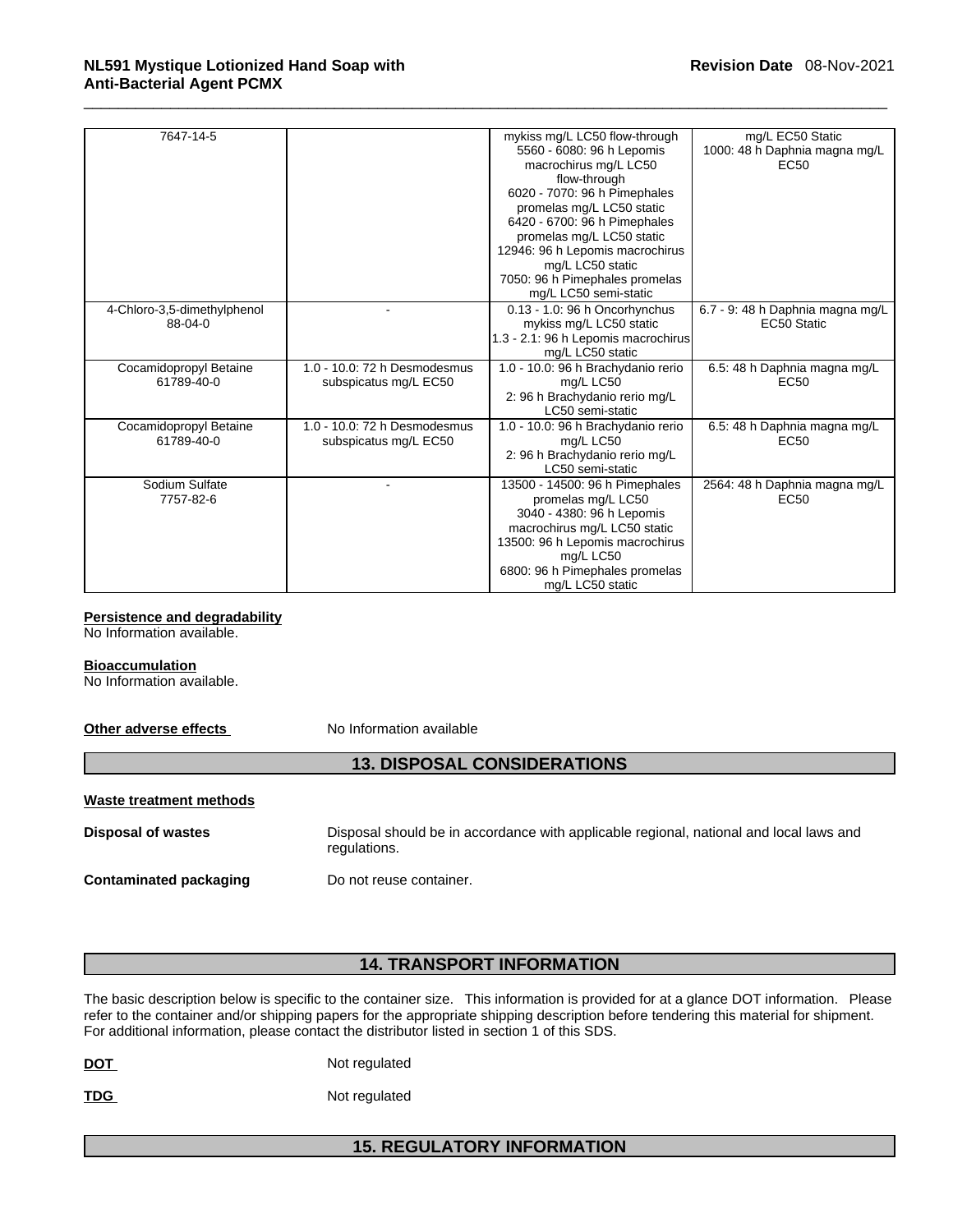#### **International Inventories TSCA** Complies<br> **DSL/NDSL** Complies **DSL/NDSL**

 **Legend:** 

**TSCA** - United States Toxic Substances Control Act Section 8(b) Inventory **DSL/NDSL** - Canadian Domestic Substances List/Non-Domestic Substances List

#### **US Federal Regulations**

#### **SARA 313**

Section 313 of Title III of the Superfund Amendments and Reauthorization Act of 1986 (SARA). This product does not contain any chemicals which are subject to the reporting requirements of the Act and Title 40 of the Code of Federal Regulations, Part 372

#### **SARA 311/312 Hazard Categories**

| Acute health hazard               | No. |
|-----------------------------------|-----|
| <b>Chronic Health Hazard</b>      | N٥  |
| Fire hazard                       | N٥  |
| Sudden release of pressure hazard | N٥  |
| <b>Reactive Hazard</b>            | N٥  |

#### **CWA** (Clean Water Act)

This product does not contain any substances regulated as pollutants pursuant to the Clean Water Act (40 CFR 122.21 and 40 CFR 122.42)

#### **CERCLA**

This material, as supplied, does not contain any substances regulated as hazardous substances under the Comprehensive Environmental Response Compensation and Liability Act (CERCLA) (40 CFR 302) or the Superfund Amendments and Reauthorization Act (SARA) (40 CFR 355). There may be specific reporting requirements at the local, regional, or state level pertaining to releases of this material

#### **US State Regulations**

#### **California Proposition 65**

This product has been evaluated and does not require warning labeling under California Proposition 65.

#### **U.S. State Right-to-Know Regulations**

| <b>Chemical Name</b> | <b>New Jersey</b> | achucatte<br>IVI O<br>aunuseus | Pennsylvania |
|----------------------|-------------------|--------------------------------|--------------|
| Sulfate<br>Sodium    |                   |                                |              |
| 7757-82-6            |                   |                                |              |

**U.S. EPA Label Information** 

#### **EPA Pesticide Registration Number** Not Applicable

| <b>16. OTHER INFORMATION</b> |                  |                       |                           |                                                   |  |  |  |
|------------------------------|------------------|-----------------------|---------------------------|---------------------------------------------------|--|--|--|
| <b>NFPA</b>                  | Health hazards 0 | <b>Flammability</b> 0 | <b>Instability</b> 0      | <b>Physical and Chemical</b><br><b>Properties</b> |  |  |  |
| <b>HMIS</b>                  | Health hazards 0 | Flammability 0        | <b>Physical hazards</b> 0 | <b>Personal protection</b> A                      |  |  |  |
| <b>Issue Date</b>            | 08-Nov-2021      |                       |                           |                                                   |  |  |  |
| <b>Revision Date</b>         | 08-Nov-2021      |                       |                           |                                                   |  |  |  |
| <b>Revision Note</b>         |                  |                       |                           |                                                   |  |  |  |
| No Information available     |                  |                       |                           |                                                   |  |  |  |

No Information available **Disclaimer**